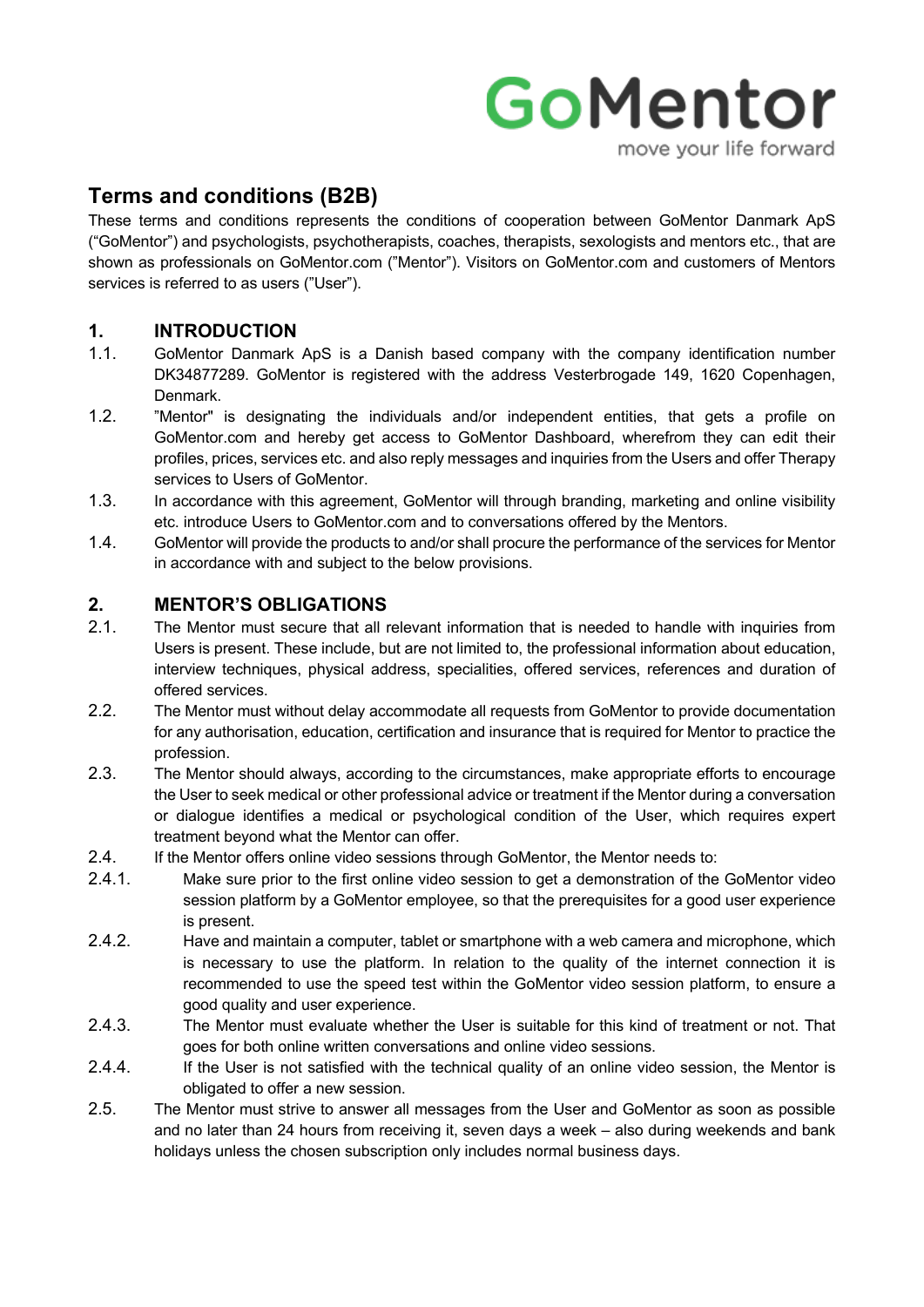- 2.5.1. If a User files a complaint due to lack of a timely correct answer from the Mentor, where the 24 hour deadline is not met, the Mentor does not receive payment from the User that week and the User can switch to another Mentor with a day's notice. If the Mentor have already received payment for that week, it will be deducted from the Mentor's GoMentor account.
- 2.5.2. The Mentor must register holiday or sickness period in the GoMentor calendar in cases where it prevents Mentor from answering Users. The Mentor will not receive commission for the User in the registered holiday or sickness period. In such cases the non-available period will automatically be added to the User subscription period. The User can request to be switched to another mentor with a day's notice. If the Mentor already has received commission for the period, it will be deducted in the Mentor's GoMentor account.
- 2.6. The Mentor is not allowed to share links to own website, phone number or any other contact points or media. The Mentor shall only have sessions with the User through GoMentor and the Website.
- 2.7. Non-Solicitation. Mentor agrees that for a period of six (6) months after termination of this Agreement, Mentor shall not divert or attempt to divert from GoMentor any business of any kind in which it is engaged, including, without limitation, the solicitation of or interference with any of its Mentors or Users.
- 2.8. If the Mentor is in breach with the above terms the Mentor accepts to pay a non-compliance fee of SEK 3.000 per misconduct and GoMentor may at the sole discretion of GoMentor chose to deactivate the Mentor profile at the Website without further notice and transfer all existing and confirmed sessions to another Mentor without any liability for the loss of revenue, badwill and any other consequences.

# **3. GOMENTOR'S OBLIGATIONS AND RIGHTS**

- 3.1. GoMentor shall endeavour to:
- 3.1.1. Comply with applicable laws, regulations, codes of conduct, good marketing practices, rules on consumer protection, distances selling rules and regulations concerning the processing of personal information.
- 3.1.2. GoMentor.com must be available and functioning for the Users 24 hours a day, 7 days a week.
- 3.1.3. That any perturbation in the GoMentor.com system due to lack of availability or loss of function is as short as possible and where possible is planned where the number of requests is minimum.
- 3.2. GoMentor cannot be held responsible for lack of availability or loss of functionality on GoMentor.com that is caused by a third party, including but not limited to:
- 3.2.1. Providers of the web design, technology or hosting
- 3.2.2. Providers of payment services
- 3.2.3. Providers of call solutions
- 3.3. GoMentor has direct access through the GoMentor Dashboard to make changes on the Mentor's profile. Normally this will be done after agreement with the Mentor, but in cases where GoMentor finds the need to make changes, GoMentor will do so and inform the Mentor about it afterwards without undue delay.

# **4. SETTLEMENT OF COMMISSION FOR THE WORK BETWEEN GOMENTOR AND THE MENTOR**

- 4.1. During the monthly statement, the Mentor will be settled with 70% of each associated User's subscription price for whole days that the User is associated with the Mentor. If the Mentor is exempt from VAT the settlement will be 70% of the entire subscription price. If the Mentor is subject to VAT and the User is located in a country where GoMentor must charge VAT, then the settlement will be 70% of the subscription price excl. VAT.
- 4.2. The Mentor will not receive commission for vacation periods, where the Mentor is unable to answer the User. In such cases the non-available period will automatically be added to the subscription period. The User will also be able to request a switch of mentor, if desired. The Mentor must register these vacation periods in the GoMentor calendar.
- 4.3. GoMentor reserves the right to offer a 7-day quality guarantee on all GoMentor 24/7 subscription types. If the User is not satisfied with the services provided in the GoMentor 24/7 subscription, User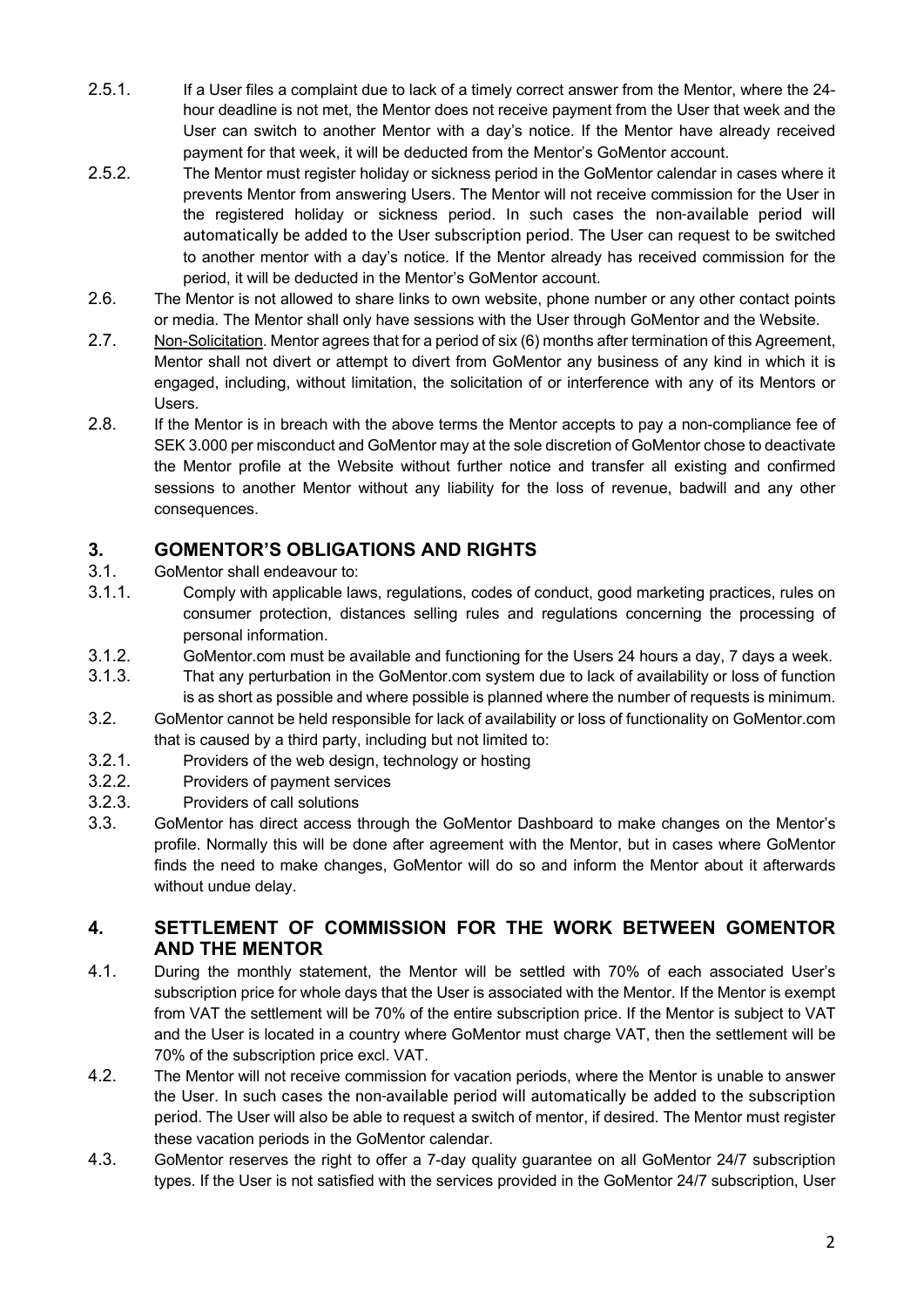is entitled to a refund on the subscription payment. In order for User to claim the 7-day guarantee, written notice must be provided to GoMentor within the first 7 days of the subscription period. Mentor will not be settled for such refunded subscriptions.

- 4.4. The User can request to be switched to another Mentor. If this happens, the Mentor won't be settled for that User from the date of the transfer takes effect.
- 4.5. If the Mentor and the User has an online video session, it must be held via GoMentor's platform and there will be calculated a fee of 30% of all online video sessions held. The fee is calculated by the price the User pays for the session. The User must pay with a debit card or credit card through GoMentor.
- 4.5.1. It is not allowed to use or refer to alternative online session platforms in the profile text or anywhere else on GoMentor.com. GoMentor's online video session platform ensures confidentiality between the Mentor and User unlike commercial online video platforms such as, but not limited to, Facetime, Skype and Google Hangouts, where the provider requires acceptance of the possibility of improper use of the sessions for other purposes (like selling information to third parties).
- 4.5.2. 4.5.1 The settlement of the Mentor's commission will be done for each online video session after it has been held.
- 4.6. The Mentor's pricing of services (online video sessions) on GoMentor, may not be higher than on own website or what the Mentor normally offers elsewhere.
- 4.7. The rates of commission can be changed in accordance with 5.1.
- 4.8. 4 days after an online video session has ended, the fee will be calculated and transferred to the monthly statement and, cf. section. 5.2.
- 4.9. If the Mentor agrees with the User to have one or more sessions after the User's subscription has been terminated, each session will be charged a fee of 30% for all sessions. Please be aware of the Mentor obligation cf. section 2.7 and 3.

# **5. PRICES AND PAYMENT**

- 5.1. GoMentor reserves the right to make changes in prices and fees with 3 month's notice.
- 5.2. In the beginning of each month, GoMentor will make a monthly statement of:
- 5.2.1. Amount due for each party.
- 5.2.2. Payments received by GoMentor for any service rendered.
- 5.3. If the Mentor has a remaining from GoMentor according to the statement, this will be available to the Mentor. The Mentor must request a payout and provide the needed bank account information if the Mentor wants the receivable paid out.
- 5.3.1. Just as GoMentor have costs to make international bank transfers, it may happen that the Mentor's bank charge a fee for receiving international wire transfers (please be aware that the receiving bank may charge the User for receiving a refund from a foreign bank and such a charge is not to be pay by GoMentor).
- 5.4. Any payment in accordance with this agreement is due 8 days from the invoice issue date.
- 5.5. In case of a delayed payment, GoMentor is entitled to either deduct any amount outstanding in Mentor's receivable, calculated at 1.5% interest per month from the date the invoice was due and until the amount has been received and credited to GoMentor's bank account or paid by credit card via GoMentor.com.
- 5.6. Payments for any online video session received from the Users is included in the monthly statement.
- 5.7. If Mentor disagree with the monthly statement, the Mentor must raise objections within 14 days from the invoice issue date otherwise the statement is deemed accepted.
- 5.8. If the Mentor does not wish to continue the cooperation after a change notice based on section 5.1 the Mentor can terminate the agreement with effect from the date when the change is going to take effect.
- 5.9. If the Mentor choose to sign up for automatic card payment, then the following terms are also accepted: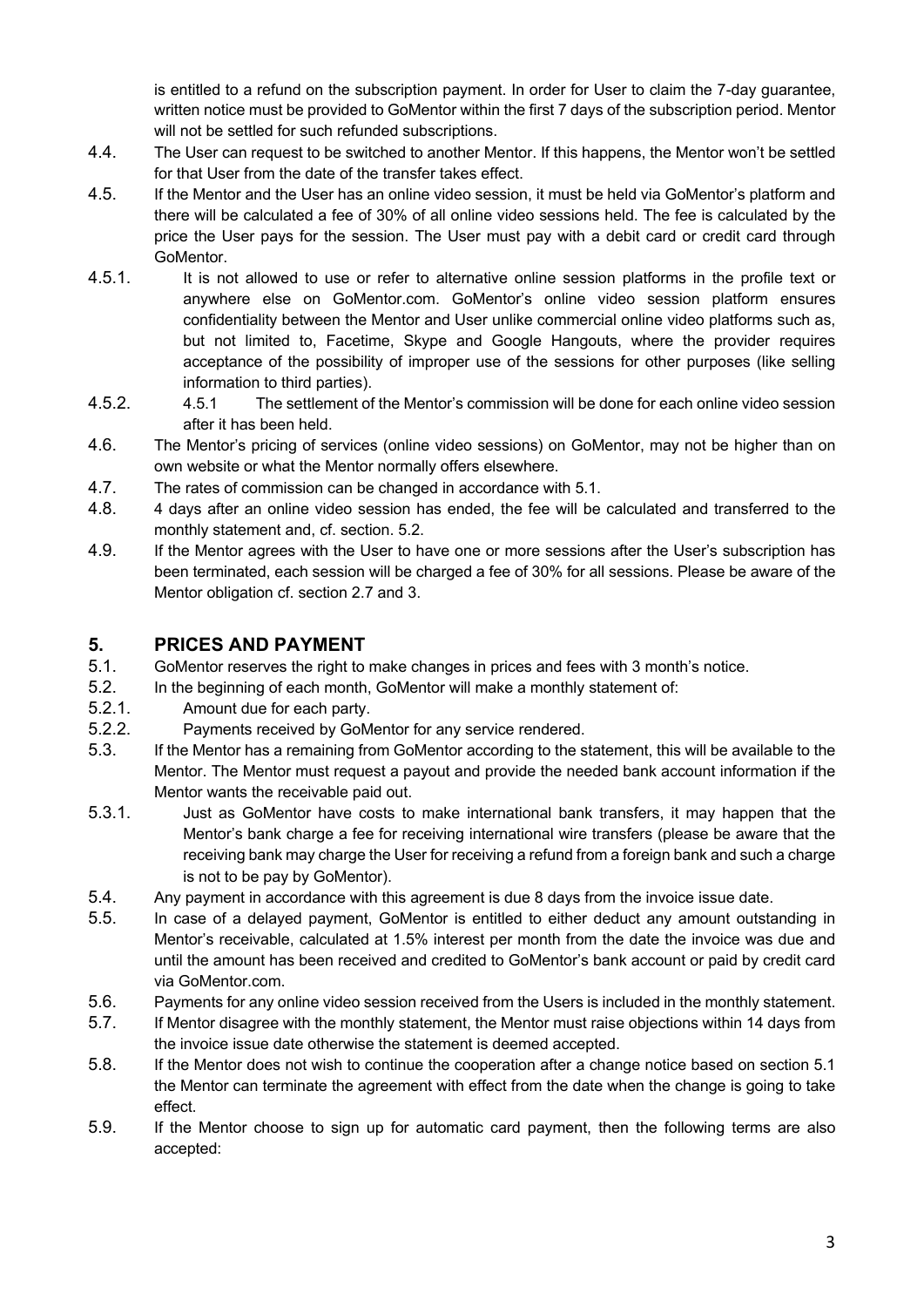- 5.9.1. GoMentor can automatically withdraw payment from the enrolled credit card if the remaining amount on the Mentor´s GoMentor account is not sufficient to secure payment in full. The withdrawal will only settle outstanding invoices, which is not paid with the remaining balance on the GoMentor account.
- 5.9.2. After each payment, the Mentor will receive a mail containing information about the transaction.
- 5.9.3. If the Mentor gets a new card, the Mentor needs to sign up for automatic card payment again through the GoMentor dashboard.
- 5.9.4. If the Mentor wish to stop automatic card payments, this must be done in the GoMentor dashboard.
- 5.9.5. If the automatic card payment is unsuccessful, for example if the payment card has been suspended or has expired, the Mentor will receive a mail accordingly and must ensure timely payment with another method.

# **6. WARRANTIES**

- 6.1. GoMentor warrants that it has the right to grant all licenses granted by GoMentor to the Mentor under the Agreement.
- 6.2. GoMentor warrants that it shall use commercially reasonable endeavors to provide the products and services in accordance with industry standards using personnel having reasonably appropriate skills, experience, qualifications and knowledge.
- 6.3. If Mentor notifies GoMentor within thirty (30) days of delivery of the deliverables supplied in connection with the products and/or services being supplied under this Agreement of any failure by GoMentor to comply with the terms of the warranty at clause 6.2 above, GoMentor shall use commercially reasonable efforts to re-perform the services and/or correct the deliverables (as applicable). If GoMentor is unable to re-perform the services or to correct the deliverables within a reasonable period of time, GoMentor shall promptly refund to Mentor any fees paid in advance for the applicable products or service and GoMentor, at its option, may immediately terminate the Agreement. THE LIMITED REMEDY SET FORTH IN THIS CLAUSE 6.3 SHALL BE MENTOR'S SOLE AND EXCLUSIVE REMEDY FOR ANY BREACH OF THE WARRANTY SET OUT IN CLAUSE 6.2.
- 6.4. Each Party warrants to the other Party that it has authority to enter into the agreement and that the entering into the agreement and the performance of its obligations under such agreement will not violate any applicable laws, directives, regulations, other statutory or legislative provisions or mandatory codes of conduct in force from time to time.
- 6.5. Mentor warrants that it has all necessary rights to provide to or share with GoMentor any information, documentation or materials (if any) for the purpose of GoMentor providing the products and services and that any data contained within the same shall comply with all applicable data protection legislation.
- 6.6. Mentor warrants that it has all the necessary education to offer specific therapy services to Users of GoMentor.
- 6.7. Mentor warrants that it has all the necessary and required insurance coverage in place and in the future will maintain the necessary and required insurance coverage in order to offer specific therapy services to Users of GoMentor covered by a professional liability insurance with an adequate insurance sum.

# **7. EXCLUSIONS AND LIMITATION OF LIABILITY**

- 7.1. EXCEPT AS SET OUT IN THIS AGREEMENT, ALL WARRANTIES, TERMS AND CONDITIONS WHETHER IMPLIED BY STATUTE, COMMON LAW OR OTHERWISE, ARE EXCLUDED TO THE FULLEST EXTENT PERMITTED BY LAW, INCLUDING ANY WARRANTIES, TERMS AND CONDITIONS AS TO ACCURACY, RESULTS, TIMELINESS, COMPLETENESS, DESCRIPTION, MERCHANTABILITY, SATISFACTORY QUALITY AND FITNESS FOR A PARTICULAR PURPOSE.
- 7.2. THE PRODUCTS WILL BE PREPARED AND THE SERVICES PERFORMED USING THE EXPERTISE OF GOMENTOR'S EMPLOYEES AND CONTRACTORS. WHILE REASONABLE AND CUSTOMARY CARE IS TAKEN IN CARRYING OUT THE SERVICES, GOMENTOR MAKES NO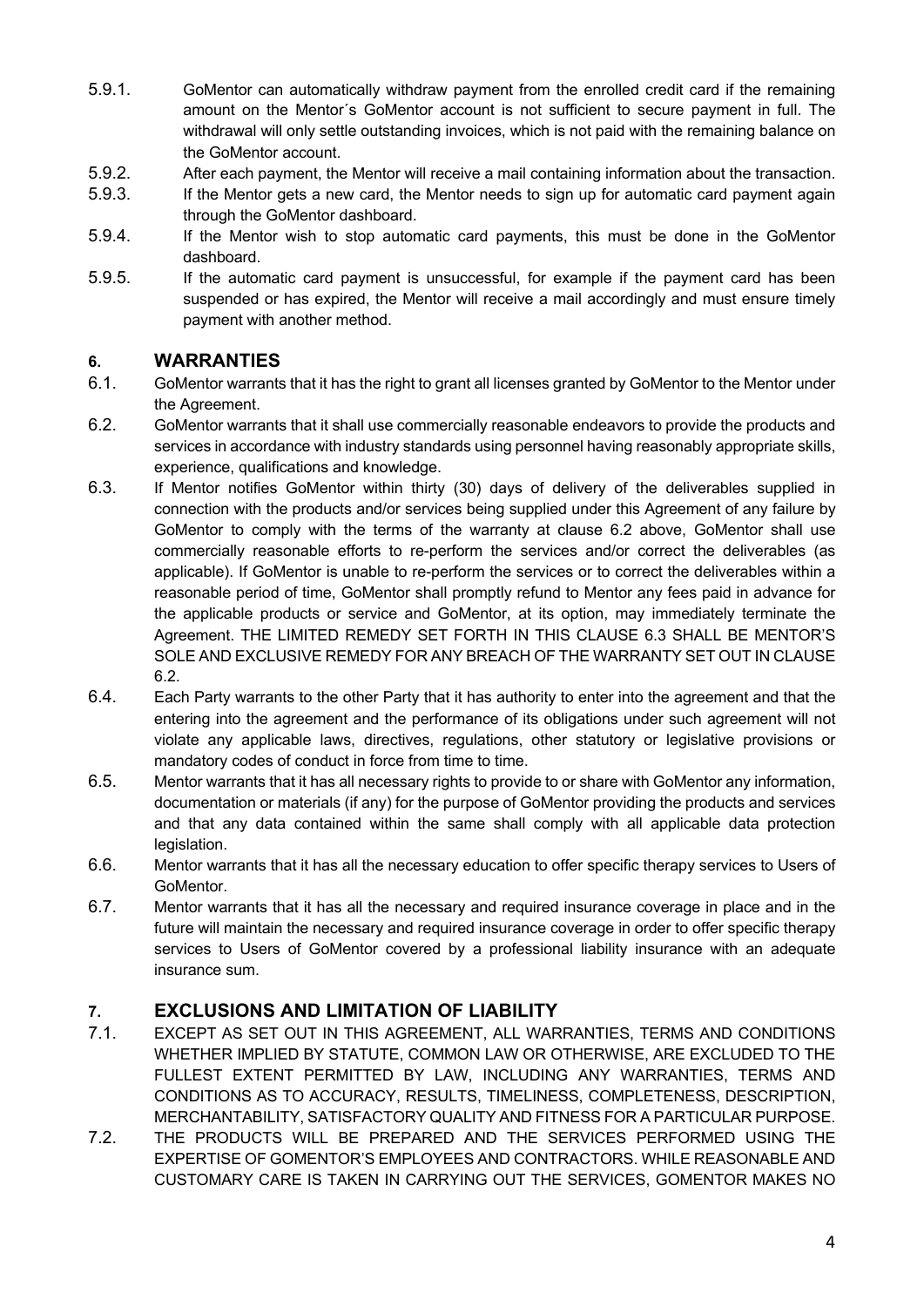WARRANTY OR REPRESENTATION AS TO THE ACCURACY, COMPLETENESS OR CORRECTNESS OF ANY PRODUCTS, THE DATA SOURCES SEARCHED OR THE RESULTS OBTAINED THEREFROM, NOR THAT ALL ERRORS IN THE PRODUCTS WILL BE CORRECTED.

- 7.3. MENTOR UNDERSTANDS THAT GOMENTOR DOES NOT PROVIDE ADVICE, WHETHER OF A LEGAL, FINANCIAL, MEDICAL OR OTHER PROFESSIONAL NATURE. THE INFORMATION, MATERIALS AND OPINIONS (IF ANY) CONTAINED IN THE PRODUCTS ARE FOR GENERAL INFORMATION PURPOSES ONLY, ARE NOT INTENDED TO CONSTITUTE PROFESSIONAL ADVICE, AND SHOULD NOT BE RELIED ON OR TREATED AS A SUBSTITUTE FOR SPECIFIC ADVICE RELEVANT TO PARTICULAR CIRCUMSTANCES. NEITHER GOMENTOR NOR ANY OF ITS THIRD PARTY SUPPLIERS SHALL BE LIABLE FOR ANY LOSS THAT MAY ARISE FROM ANY RELIANCE BY CLIENT, OR ANY THIRD PARTIES, ON THE INFORMATION OR OTHER MATERIALS CONTAINED IN ANY PRODUCT OR SERVICES.
- 7.4. MENTOR ACKNOWLEDGES THAT THE SERVICES MAY BE BASED AND RELY ON (I) INFORMATION PROVIDED BY MENTOR, OR A THIRD PARTY ON BEHALF OF MENTOR, (II) RESOURCES PROVIDED BY MENTOR, OR (III) OTHER FACTORS NOT WITHIN THE CONTROL OF GOMENTOR. IN SUCH CASES, GOMENTOR SHALL NOT BE RESPONSIBLE FOR ANY BREACH OR NON-PERFORMANCE THAT OCCURS DUE TO SUCH INFORMATION, RESOURCES OR OTHER FACTORS OUTSIDE OF GOMENTOR'S CONTROL.
- 7.5. NEITHER PARTY WILL BE LIABLE IN CONTRACT, TORT (INCLUDING NEGLIGENCE) OR OTHERWISE FOR:
- 7.5.1. LOSS OF PROFITS, BUSINESS, OPPORTUNITY, REPUTATION OR ANTICIPATED SAVINGS (EXCEPT IN RELATION TO MENTOR'S OBLIGATION TO PAY THE FEES);
- 7.5.2. CORRUPTION, ALTERATION, DAMAGE, LOSS OR MISTRANSMISSION (AS APPLICABLE) OF CLIENT'S OR ANY THIRD PARTY'S DATA, SOFTWARE, HARDWARE OR SYSTEMS;
- 7.5.3. LOSS OR DAMAGE RESULTING FROM THE INADEQUACY OF SECURITY OF DATA DURING TRANSMISSION VIA PUBLIC ELECTRONIC COMMUNICATIONS NETWORKS OR FACILITIES,
	- IN EACH CASE WHETHER DIRECT OR INDIRECT, OR
- 7.5.4. ANY OTHER INDIRECT OR CONSEQUENTIAL LOSS OR DAMAGE HOWEVER SUCH INDIRECT OR CONSQUENTIAL LOSS OR DAMAGE MAY ARISE EVEN IF SUCH PARTY OR ANY OF ITS AFFILIATES HAVE BEEN ADVISED OF THE POSSIBILITY OF SUCH LOSSES.
- 7.6. IN NO EVENT SHALL THE AGGREGATE LIABILITY OF EITHER PARTY AND ITS AFFILIATES ARISING OUT OF OR IN CONNECTION WITH ANY AGREEMENT EXCEED THE FEES PAID OR PAYABLE BY MENTOR TO GOMENTOR UNDER THIS AGREEMENT DURING SUCH 12-MONTH PERIOD.
- 7.7. Clauses 8.3, 8.4, 8.5 and 8.6 shall:
- 7.7.1. not apply in relation to: (i) each Party's obligation to indemnify the other Party under this Agreement; and (ii) any liability arising out of or in connection with Client's infringement of any Intellectual Property Rights in the Services or in the Products, or Client's unauthorized use of the Products; and
- 7.7.2. subject to clause 8.7.1, apply equally to GoMentor's Affiliates and Third Party Suppliers as if such third parties were GoMentor.
- 7.8. Nothing in this Agreement excludes or limits either Party's liability for death, personal injury resulting from its negligence, fraud, or any other liability to the extent that such liability cannot be excluded or limited by applicable law.

#### **8. INDEMNITIES**

- 8.1. Upon prior written approval GoMentor shall defend, indemnify and hold Mentor harmless from and against any third party claims arising as a result of GoMentor's breach of the warranty set out in this Agreement.
- 8.2. Mentor shall defend, indemnify and hold GoMentor, its Affiliates and its Third Party Suppliers harmless on demand from and against any claims against it or them: (i) that use of any information or materials provided by Mentor under or in relation to the Agreement in accordance with Mentor's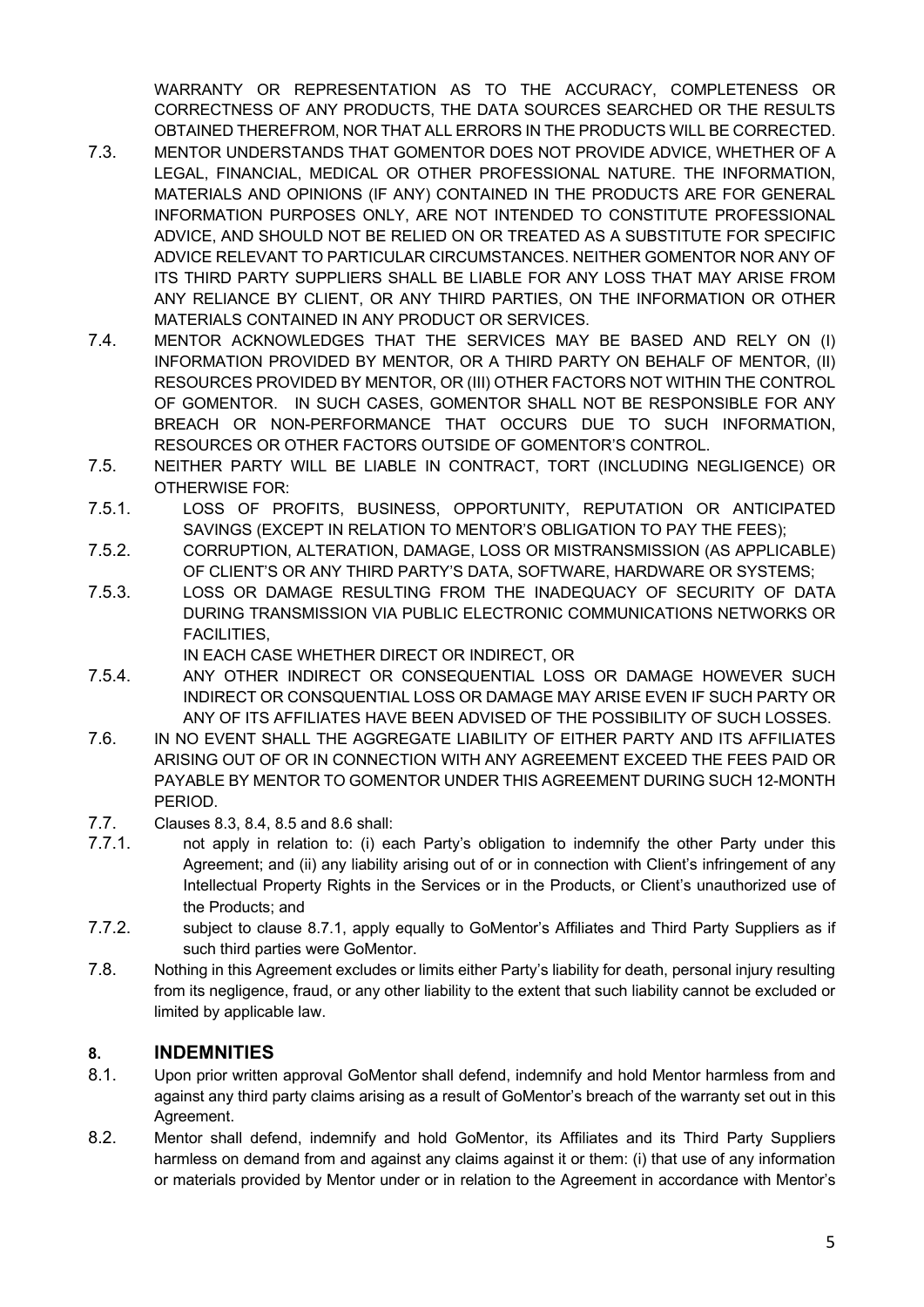instructions infringes third party intellectual property rights; and (ii) in respect of Mentor's, or any third party's, use or possession of, or reliance on, the products other than in accordance with the Agreement.

- 8.3. Mentor shall defend, indemnify and hold harmless GoMentor, its Affiliates and its third party suppliers in respect of any advice, acts or omissions of, or claims by, the Mentor's affiliates to the same extent as if the Mentor had committed such acts or omissions or brought such claims itself.
- 8.4. A Party seeking to rely on an indemnity under the agreement ("Claiming Party") may only do so provided that it: (i) promptly notifies the other Party ("Indemnifying Party") in writing of any such claims; (ii) does not, without the Indemnifying Party's written consent, do or omit to do anything, or make any admission, which materially prejudices the Indemnifying Party's defense of such claims; and (iii) takes all reasonable steps to mitigate any loss or damage to the third party claimant.
- 8.5. In the event an injunction is sought or obtained against the Claiming Party and where the Claiming Party is Mentor, GoMentor may, at its sole option and expense: (i) procure for Mentor the right to continue using the affected Product; (ii) replace or modify the affected Product so that it does not infringe; or (iii) terminate this Agreement in respect only to the affected Product and provide to Mentor a pro-rata refund of the fees allocable for such Product for the period from the termination date to the end of the pre-paid period (if any), as determined by GoMentor.

# **9. FORCE MAJEURE**

9.1. GoMentor is not liable for the Mentor in cases of force majeure affecting GoMentor's obligations under this agreement. In relation to this agreement, force majeure covers, but are not limited to; war, mobilisation, natural disasters, strikes, lockouts, fires, failure or delay of deliveries from suppliers, damage to production facilities, computer viruses, server crash, disease or dismissal of key employees, import and export restrictions, errors, crashes or other malfunction or computer failure outside of GoMentor's control.

#### **10. INTELLECTUAL PROPERTY RIGHTS**

- 10.1. Mentor acknowledges that all intellectual property rights in the products and services are owned by GoMentor or its third party providers. Subject to clause 10.2, GoMentor neither assigns any intellectual property rights nor grants any licenses or rights in respect of the products or services to Mentor.
- 10.2. Mentor grants GoMentor a limited, royalty-free license to use the Mentor Information as necessary in order to fulfill its obligations to provide the products and services. Save as expressly set out in this agreement, Mentor neither assigns any intellectual property rights, nor grants any licenses or rights in respect of Mentor information to GoMentor.
- 10.3. GoMentor retain the right to profile texts and other material that the Mentor has made available on GoMentor.com, social media, other media etc. during the period there has been a collaboration between the Mentor and GoMentor.
- 10.4. When the cooperation between GoMentor and the Mentor ceases, the profile will be deactivated from GoMentor.com. Since Google and other reputable search engines regularly adjust their indexing, it may take a couple of weeks before indexed content such as the Mentor's profile is no longer associated with GoMentor.

#### **11. CONFIDENTIALITY**

- 11.1. Each Party (the "Receiving Party") shall keep any Confidential Information received from or belonging to the other Party or its Affiliates (the "Disclosing Party") confidential and, without the prior written consent of the Disclosing Party, the Receiving Party shall not.
- 11.1.1. disclose such Confidential Information to any Person except to those of the Receiving Party's (or its Affiliates') directors, managers employees, suppliers, contractors or agents who are bound by confidentiality obligations and where disclosure is necessary to perform its obligations or exercise its rights under the Agreement; or
- 11.1.2. use such Confidential Information other than to perform its obligations or exercise its rights under this Agreement.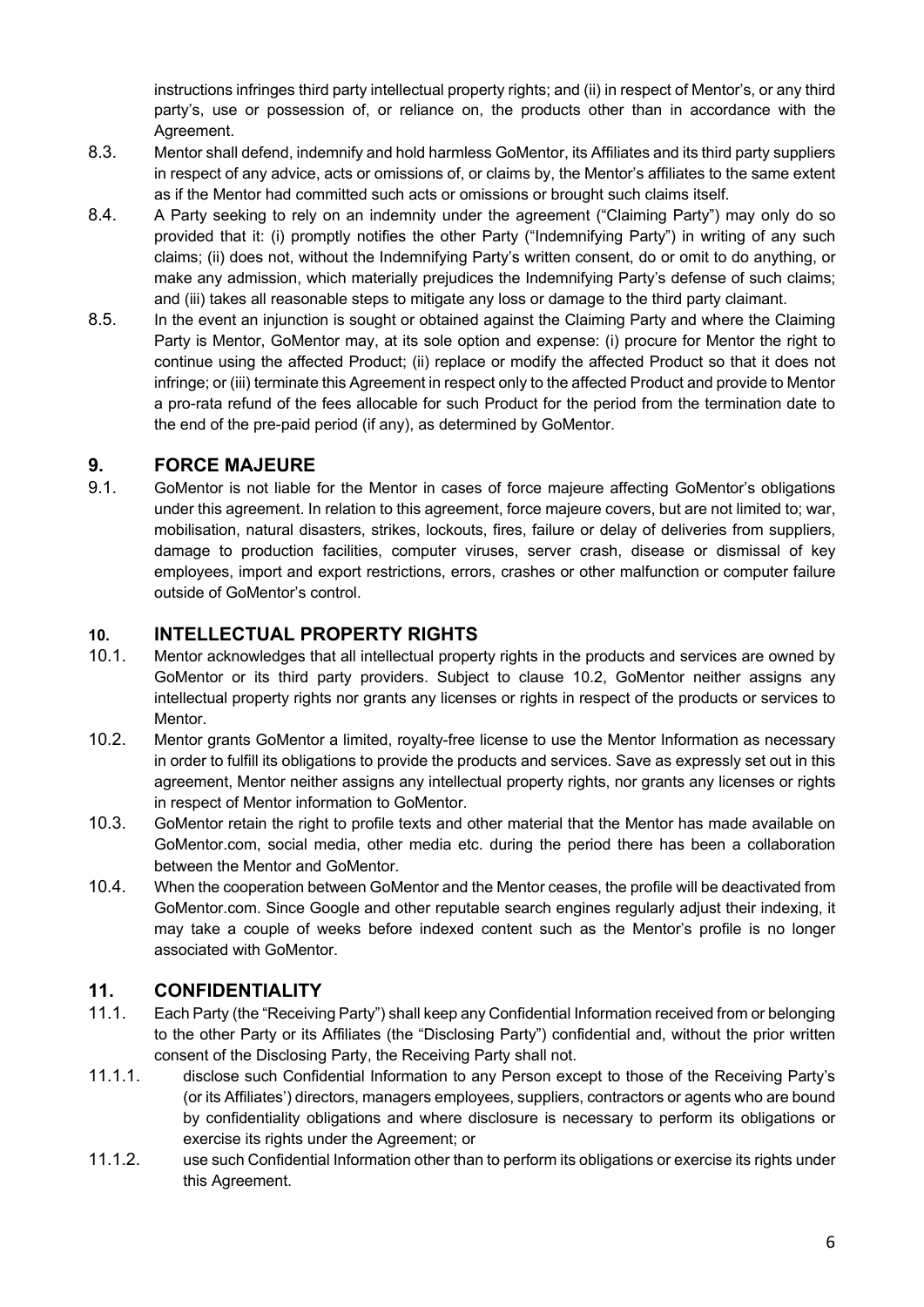- 11.2. The restrictions set forth above shall not apply to any Confidential Information to the extent that such Confidential Information:
- 11.2.1. is or becomes generally and freely available to the public through no fault of the Receiving Party or its Affiliates, employees, contractors or agents, or
- 11.2.2. can be shown to have been independently originated by the Receiving Party or communicated to it by a third party on a non-confidential basis provided that such third party did not breach a confidentiality obligation in making such communication to the Receiving Party.
- 11.3. In the event that the Receiving Party becomes legally compelled (or requested by an applicable regulatory body) to disclose any Confidential Information of the Disclosing Party, the Receiving Party will provide the Disclosing Party with prompt written notice (unless legally prohibited) so that the Disclosing Party may either (i) seek an order preventing disclosure or such other appropriate remedy (and if the Disclosing Party seeks such an order or remedy, the Receiving Party, at the Disclosing Party's expense, will provide such cooperation as the Disclosing Party reasonably requests and the Receiving Party is legally able to provide), and/or (ii) waive compliance with the provisions of this clause. In the event that such an order or other remedy is not obtained, or if the Disclosing Party waives compliance with the provisions of this clause, the Receiving Party will furnish only that portion of the Confidential Information which is legally required (in the reasonable opinion of its legal counsel).
- 11.4. GoMentor uses SSL encryption for security.

#### **12. TERM AND TERMINATION**

- 12.1. GoMentor reserves the right to decide which Mentors can be a part of GoMentor.com on an ongoing basis.
- 12.2. The Agreement will commence on the date when the Mentor accepts the terms and conditions upon first login at the GoMentor Dashboard and will continue (unless lawfully terminated) until all services have been performed and the products have been provided and the Mentor has paid the fees due in respect of those products and services.
- 12.3. GoMentor is entitled to cancel the license terms and thus the right of use without notice due to the Mentor's significant breach of these terms. In such cases the Mentor's rights under this agreement are void, including the right of use.
- 12.4. Mentor is entitled to cancel the license terms for convenience with a three (3) months' notice. During the termination period, active courses with Users will either be terminated naturally or offered to be transferred to a new Mentor. If the Mentor does not have any active courses with Users, the agreement may be stopped prematurely by written agreement with GoMentor.
- 12.5. Without prejudice to its other rights and remedies, either Party may terminate the Agreement with immediate effect by written notice to the other Party (without the need to send a prior formal notice, without prior Court authorization and without obligation to pay compensation or indemnities) if the other Party is in material breach of the Agreement and either (i) that breach is incapable of remedy within thirty (30) days of the date of such notice, or the Party in breach has failed to remedy the breach within thirty (30) days after receiving written notice by the non-breaching Party requesting that the breaching Party remedy such breach; (ii) the other party enters into a composition with its creditors; (iii) a court order is made for the winding up of the other party; (iv) an effective resolution is passed for the winding up of the company (other than for the purposes of amalgamation or reconstruction); (v) the other party has a receiver, manager, administrative receiver or administrator appointed in respect of it; or (vi) the other party is unable to pay their debts as they fall due or its assets are worth less than its liabilities on a balance sheet basis.
- 12.6. Upon termination or expiry of this agreement for any reason or the date on which a Product or Service is discontinued, Mentor shall immediately cease access to and use of all of GoMentor's confidential information and Mentor's license to access the GoMentor Dashboard will terminate, save that Mentor is entitled to retain copies of content provided that it has been obtained and continues to be used within the limits proscribed by relevant law.
- 12.7. Termination notice must be done by e-mail to kontakt@gomentor.com.